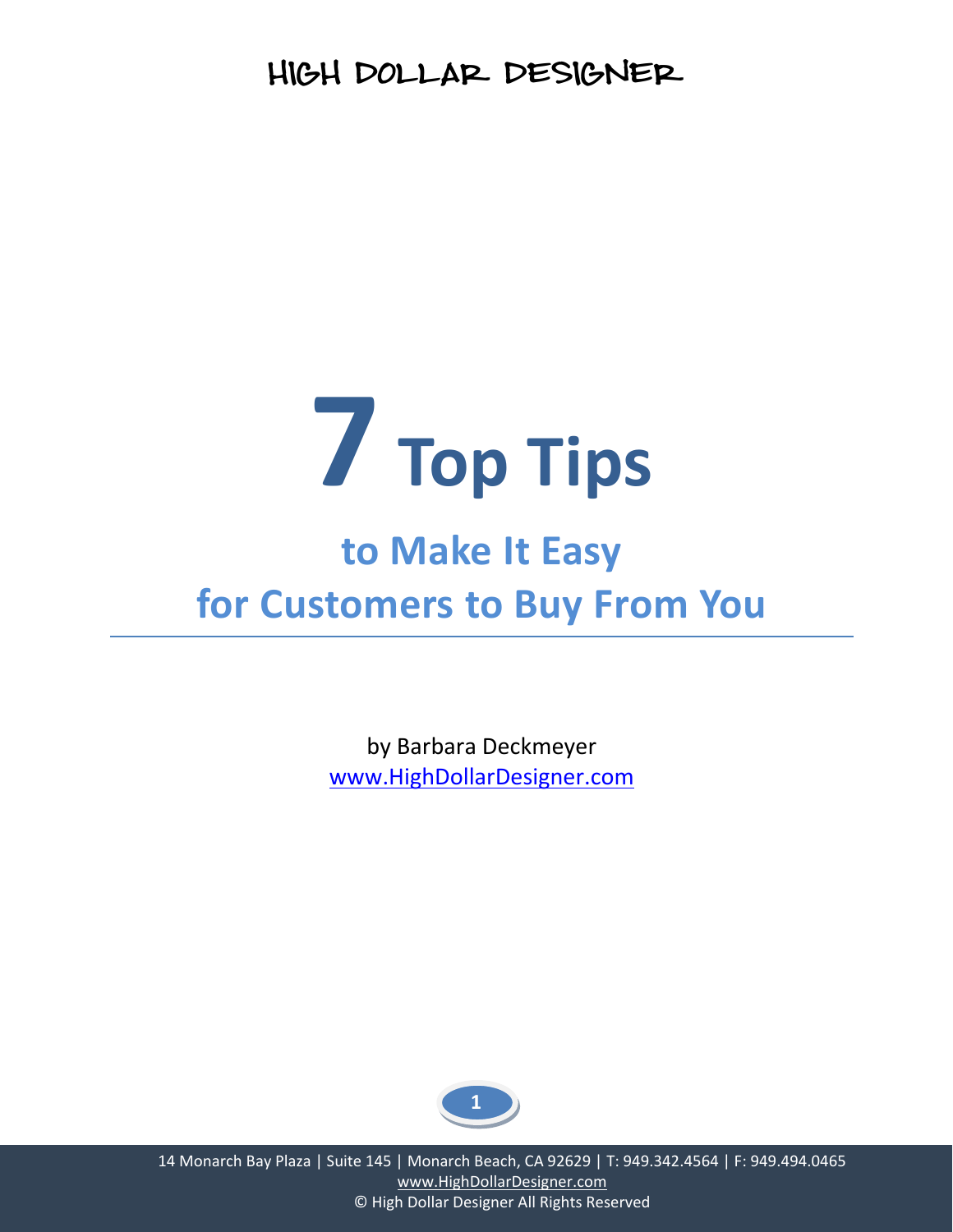Everyone knows that the lifeblood of any business is traffic – either web traffic or walk-in traffic if you have a brick and mortar location. More visitors equal more sales. Below are 10 ways you can tweak your website with to improve your sales without the need to increase your visitors.

### **Top Tip #1**

**Weave your personal touch into your website.** Nobody wants to be sold to by a total stranger, but many people will buy what their 'friends' recommend to them. If you can convince your audience that you are friendly and have their best interest at heart, they are more likely to purchase your products or services. Remember to speak to an 'individual', not an entire audience.

## **Top Tip #2**

**Add testimonials and comments from your customers.** A good idea would be to publish both good and bad comments; that way prospects will be really convinced that these testimonials are real. When prospects see testimonials on your website, it increases their confidence so as to buy from you, because human beings follow the 'herd mentality'. When others have purchased from you it you appear authentic, they will jump on the bandwagon as well.

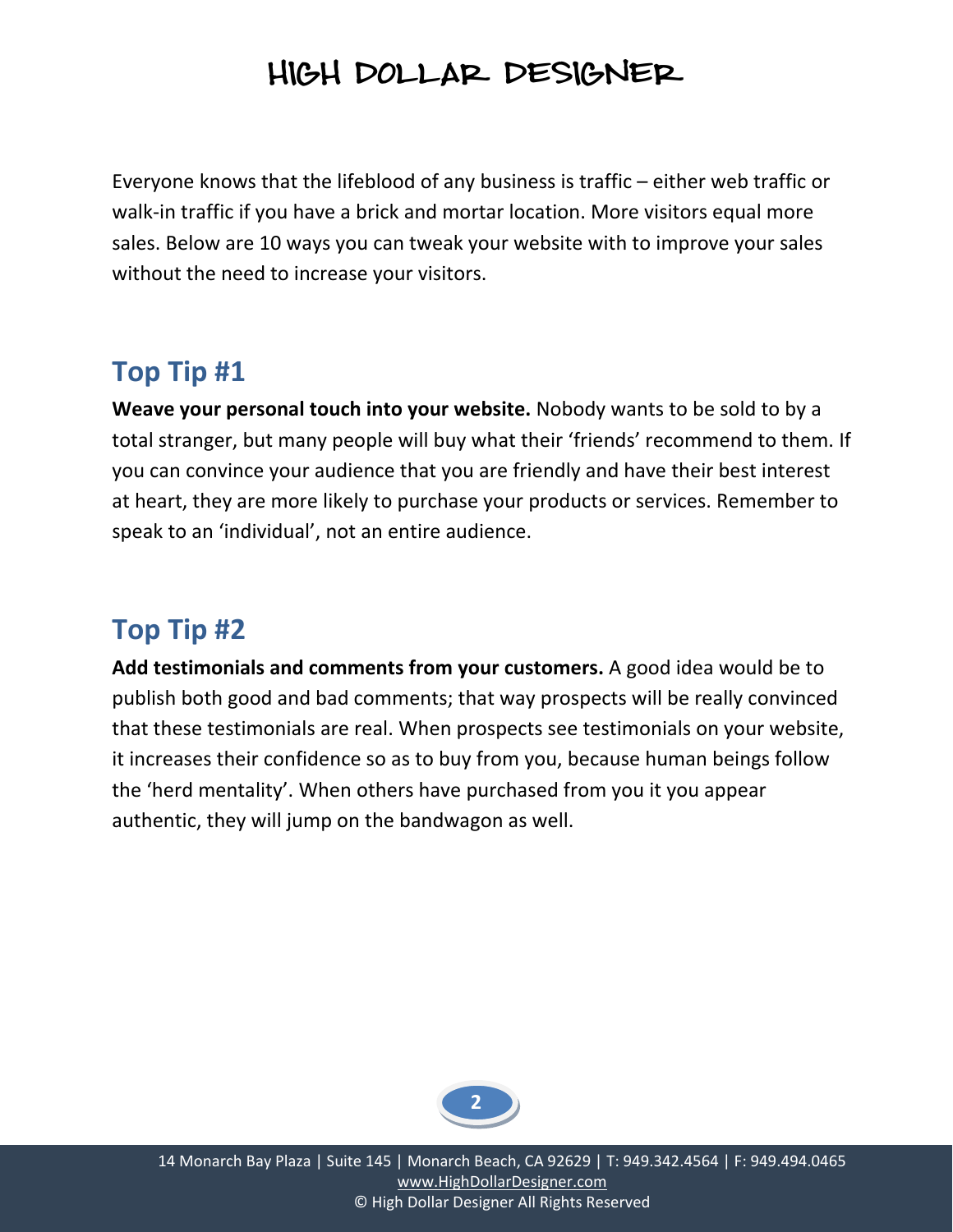## **Top Tip #3**

**Show visual representations for the problems and solutions that your product offers.** Not everyone will read your text from head to toe, but most people will pay attention to images on your website. Before and after images can be far more powerful than a paragraph of text.

### **Top Tip #4**

**Offer quality bonuses and 'value adds' to your product or service.** When you offer bonuses that complement your product or service, your prospects will feel you're offering a very good deal and they would be silly to miss out on it. Be sure to state the monetary value of your bonuses so that people will be even more compelled to grab your offer.

### **Top Tip #5**

**Ask for the sale!** Many people entice their prospects with all the benefits of their product, sell to them with stories of how it has solved many problems, even offered killer bonuses but forget to ask for the sale. Provide clear instructions on what to do next - "click the button to buy now!" or "pick up the phone and call", or "send me an email today with your questions".

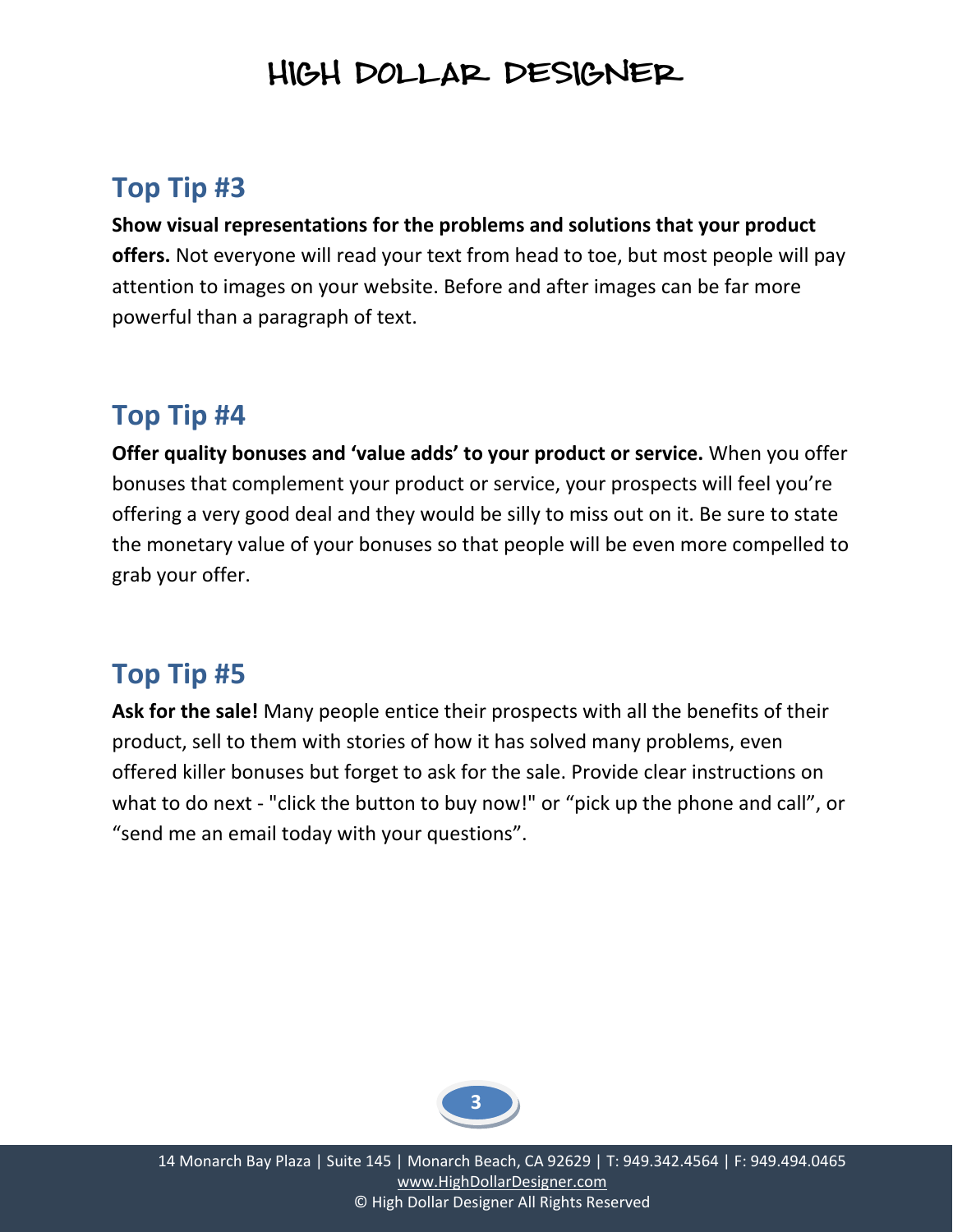### **Top Tip #6**

**Make it easy.** Convincing your prospects to purchase from you is a hard enough job as it is, but no matter how good you are at it, they won't buy if they find the process cumbersome. If you sell a product online, make sure they can find your order form easily and hassle‐free.

If you provide a service, make sure your contact information is prominently displayed on every single page on your site.

### **Top Tip #7**

**Do you offer multiple payment options?** Some people may feel comfortable paying via Paypal, some may only want to pay with their credit card and others might want to pay by check. The more options you offer, the better your chances of covering your prospects' desired payment method. After all, it wouldn't make any sense to sell hard to a prospect only to find that they won't be able to pay you when (and how) they want to.

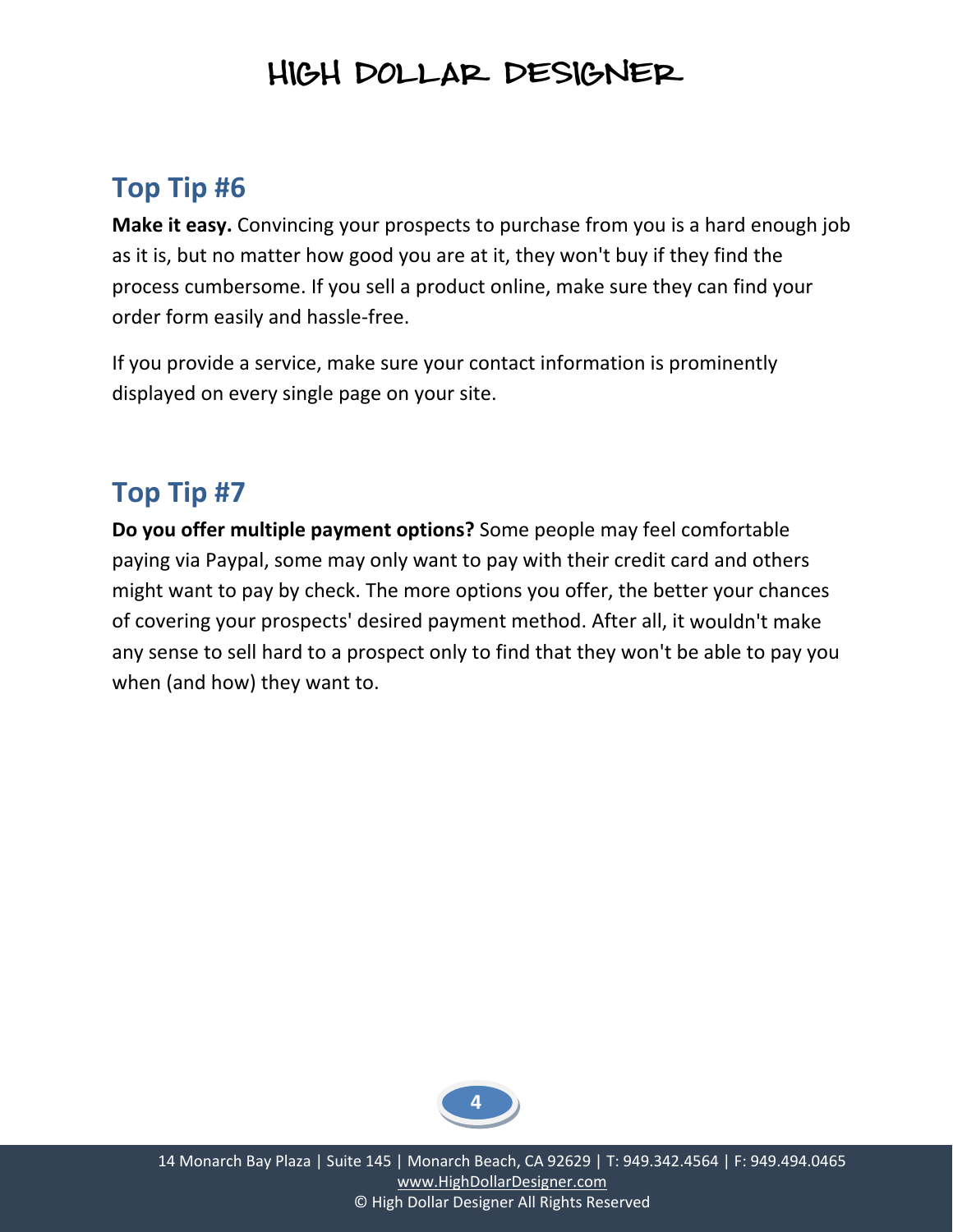I hope you enjoyed this special report and see great results from implementing the tips I've shared. Here's to your irresistible marketing and the amazing new clients you attract!

If you need help with creating or re-designing a website that converts visitors into happy, paying clients, feel free to contact me at Barbara@HighDollarDesigner.com

Warmly,

Partara

Barbara Deckmeyer Marketing: Interior Design: Coaching

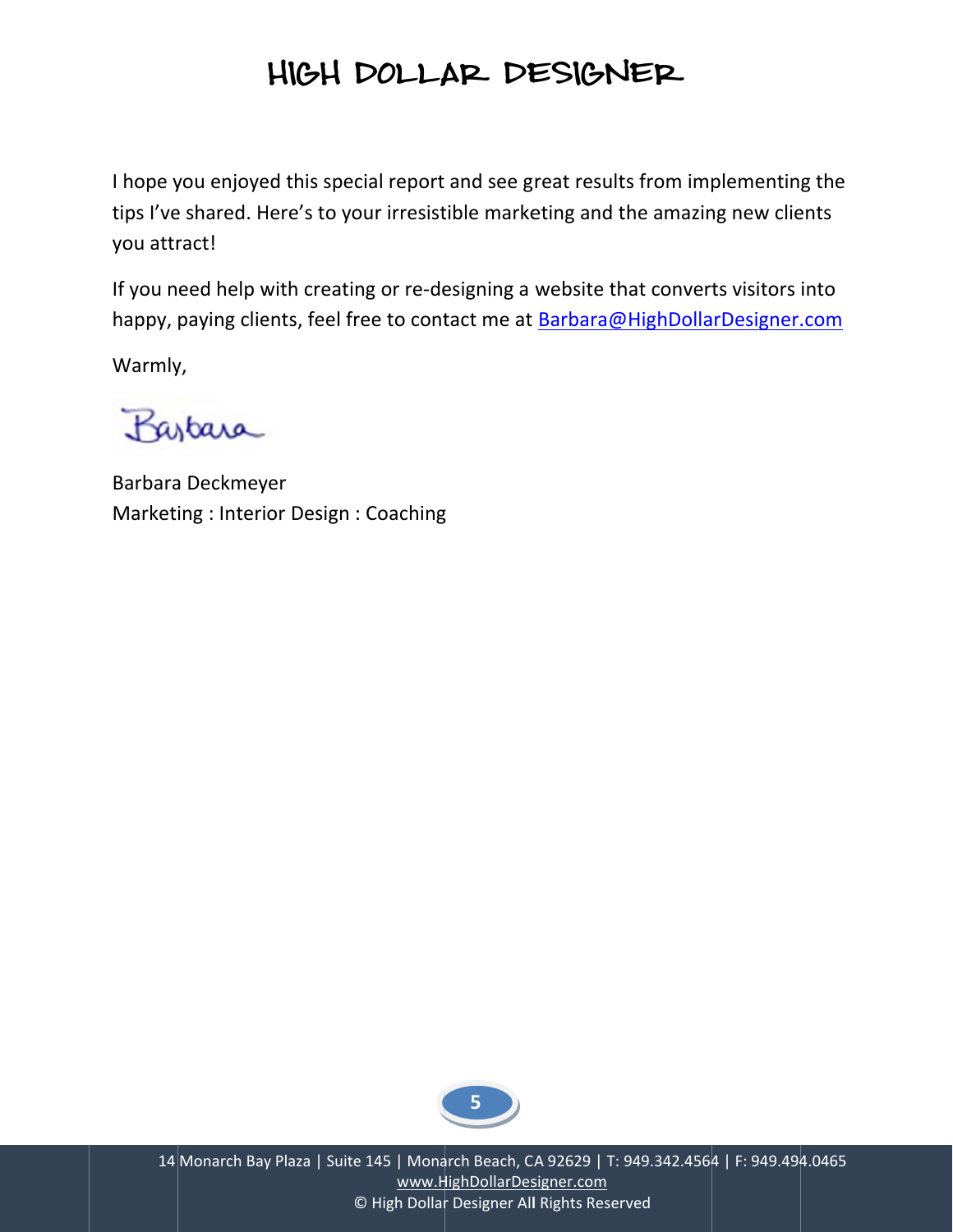#### **Resources**

If you would like more information or assistance with any form of social media marketing, please contact High Dollar Designer at 949-342-4564 or by email at Barbara@HighDollarDesigner.com.

If you've enjoyed this report, below are a few of the products and programs you may also be interested in as well. Take a closer look -

#### Discover the Proven Seasonal Marketing Methods **Big** Businesses Use to Attract Customers, Increase Sales, and **Improve Profit Margins**

When it comes to retail sales, the holy grail of profits and income is the holiday shopping season. You've probably attended some of the high-profile sales, been attracted to the glitzy commercials, and been swept away by the emotions and sentimentality of the season. The result of which is a parting of your money from your wallet.



Wouldn't it be nice if you could use those same strategies in your interior design business? Imagine eager clients

crowding around, calling you and wanting your time and expertise, just like on "Cyber Monday." What would that do to your bottom line? What if you could easily encourage visitors to spend more through strategic seasonal tactics just like the big retailers have done for years?

**Read More** 

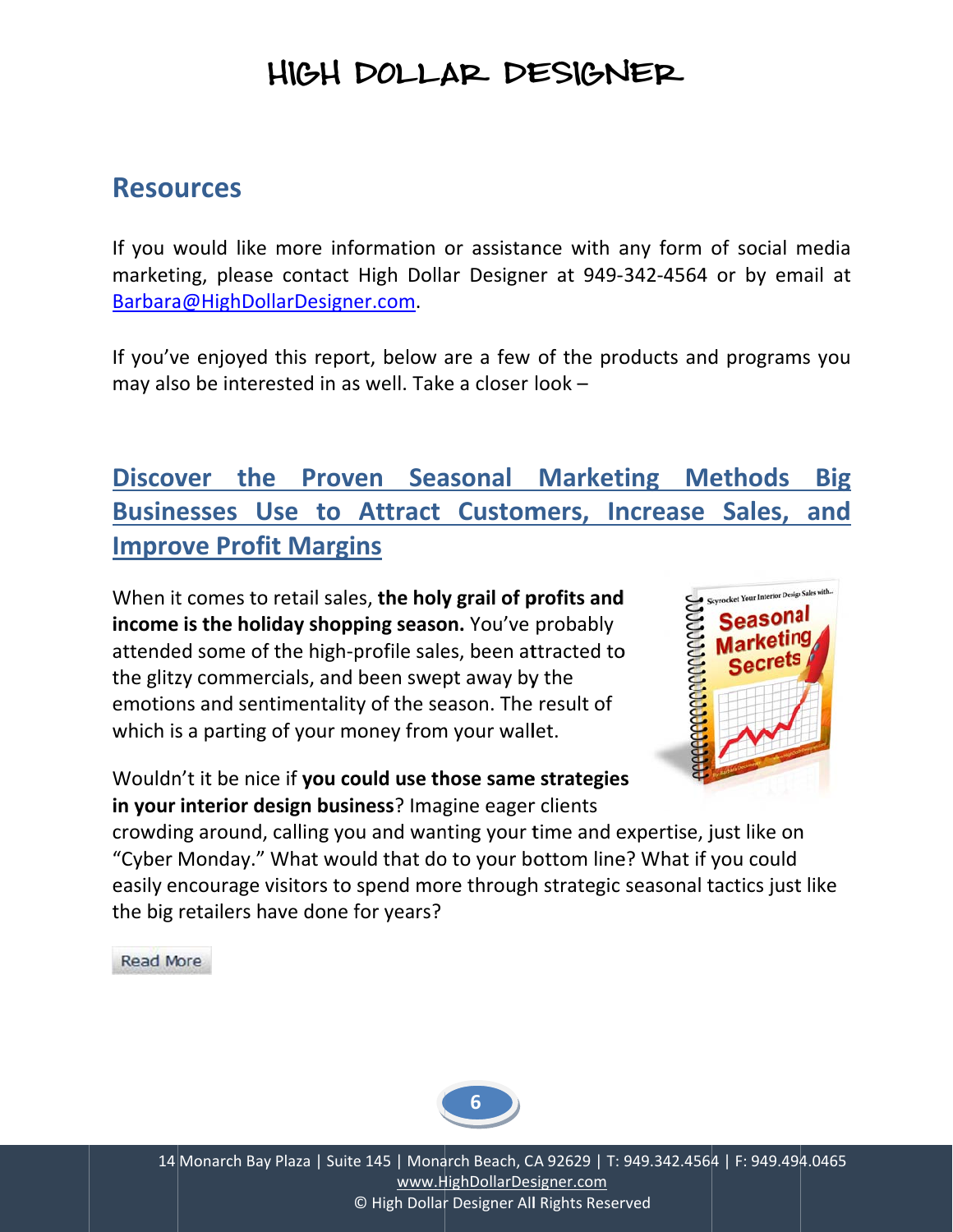#### "Boost Business with a WordPress Blog" eBook



A WordPress Interior Design Blog is a fabulous, hard-working sales tool for your business. Use it to generate new leads, showcase your work, land big-budget clients, show off your expertise and much more! Get easy, step-by-step instructions on how to set up your own interior design blog.

Although WordPress is very easy to navigate and use, there are many things you could do to mess things up or make your

interior design blog ineffective. A lousy blog is worse than having no blog. Be sure to avoid those pitfalls and get this illustrated e-book today!

Read More

#### **High-Quality Interior Design Articles**



Getting new, big budget clients in the door can be as easy as typing a few words and clicking send. When you use our specially designed email newsletter articles, your clients hear from you in one of the most effective ways available today. Email newsletters! And yet, who has the time, the energy or the desire to sit down and write blog posts 3 times a week, plus write informative and entertaining articles for your ezine newsletter every other week?!

What does it actually COST YOU in time, energy and sales to sit down and try to write your own articles? Take a look at our article packages and order today!!